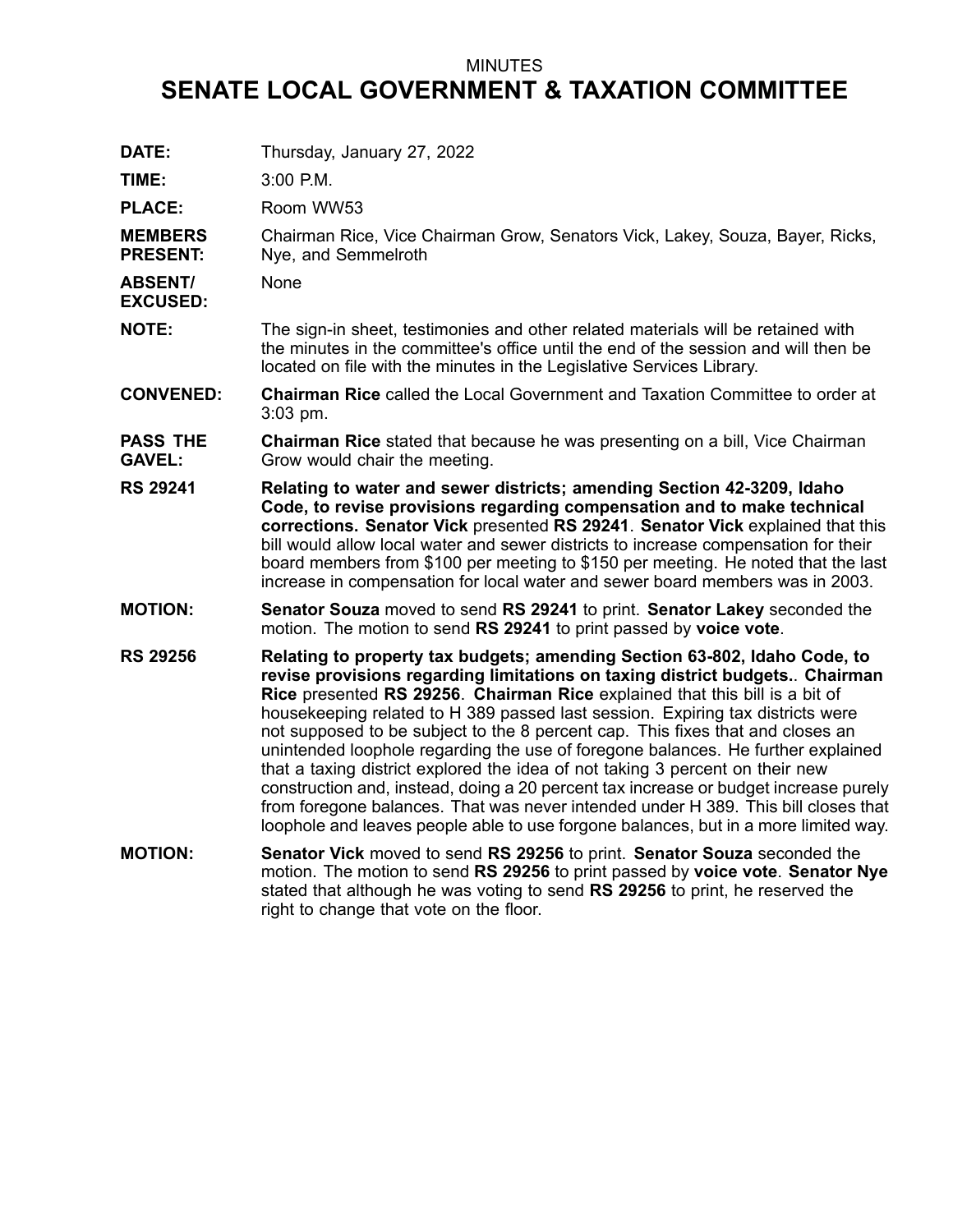- **H 436 Relating to income tax; amending Section 63-3024, Idaho Code, to revise provisions regarding Income Tax.**. **Chairman Rice** presented **H 436**. **Chairman Rice** explained that this bill is an ongoing tax cut. It reduces the tax brackets from five to four: 1 percent, 3 percent, 4,5 percent and 6 percent. Currently our top tax bracket is 6.5 percent for both individuals and corporations. He further explained that this bill reduces the corporate tax rate to 6 percent. This bill is retroactive to January 1, 2022, the beginning of the tax year. **Chairman Rice** stated that this bill would result in \$350 million in one time rebates. Idaho has <sup>a</sup> large surplus as <sup>a</sup> result of the collection of income and sales taxes which amounted to about \$900 million above what was projected. **Chairman Rice** explained that the tax rebates amount to 12 percent of what people paid in state income taxes in 2020, or \$75 per individual that received <sup>a</sup> grocery credit, whichever is higher. **Chairman Rice** then shared <sup>a</sup> survey that Boise State University conducted. The survey asked residents from across the state which type of tax relief should be provided if there was <sup>a</sup> budget surplus. 37.7 percent said property taxes should be reduced. 37.4 percent said income taxes should be reduced. Only 19.4 percent said sales tax should be reduced.
- **DISCUSSION: Senator Nye** asked Chairman Rice whether there had been <sup>a</sup> study regarding whether any of the increase in tax revenue was the result of the federal stimulus money. **Chairman Rice** responded that the Economic Outlook Committee discussed that. When you insert large amounts of money into the supply there is <sup>a</sup> combination of increased economic activity and inflation. We are looking at an ongoing year after year increase in revenue of \$750 million. And we are likely to see that increase to \$900 million or \$950 million next budget year. **Senator Nye** then asked whether there had been studies as to whether the increase in the revenue may have been <sup>a</sup> result of the federal stimulus. **Chairman Rice** explained that since we haven't finished with the impacts over the next several years, there couldn't be <sup>a</sup> study. We have to look at similar periods of time, similar situations throughout history and estimate from there.

**Senator Souza** asked Chairman Rice why we were keeping the lowest tax rate of 1 percent. **Chairman Rice** responded that those in the lowest tax bracket would only pay \$8. **Chairman Rice** further explained that Idaho has narrow tax brackets so that <sup>a</sup> family of four who is paying \$260 in income taxes is already in the top tax bracket.

- **TESTIMONY:** Testifying in favor of **H 436** in person or virtually were the following: Suzanne Budge on behalf of the National Federation of Independent Business; Caroline Merritt representing the Idaho Chamber Alliance; John Eaton, Vice President of the Idaho Association of Commerce and Industry; Miguel Legarreta with the Associated Taxpayers of Idaho; and Alex Adams, Administrator of the Idaho Division of Financial Management.
	- • **Ms. Budge** stated that independent businesses have faced many challenges during the pandemic. Among these were labor shortage, supply chain disruptions, inflation and energy costs. **H 436** would provide helpful tax relief to small businesses.
	- • **Ms. Merritt** stated that lower individual and corporate income tax rates assist local areas, Chambers of Commerce, economic development organizations and the Idaho Department of Commerce in recruiting, retaining and expanding new businesses in Idaho. She further stated that Idaho has <sup>a</sup> higher corporate income tax rate than our neighboring states and that lower corporate tax rates would make us more competitive.
	- • **Mr. Eaton** also stated that the lower corporate income tax rates would make Idaho more competitive. He noted that **H 436** simplifies the tax code by eliminating one of the brackets and is more fair in that it makes the corporate income tax rates the same as the individual income tax rates.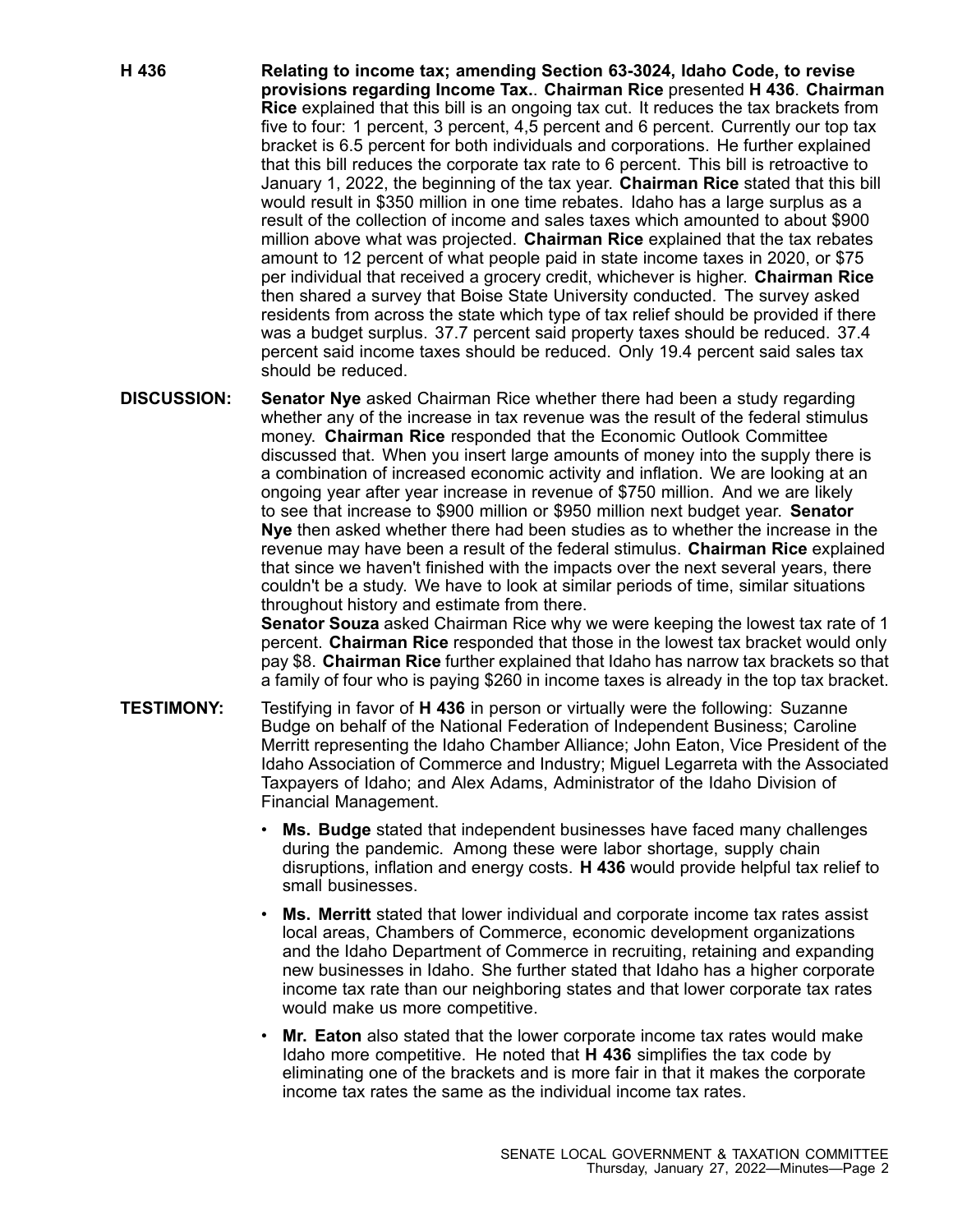- • **Mr. Legarreta** discussed the impact of lower corporate income tax rates on our community. He noted the large contributions of corporations such as Albertsons who provide food to people in need and provide service to the community. **H 436** is <sup>a</sup> way to return revenue and promote growth in <sup>a</sup> fair, transparent manner.
- • **Mr. Adams** stated that our income tax rates are comparatively higher than other states. He noted that **H 436** ensures economic vibrancy. He further noted that, although this bill does not address property tax relief, the governor's budget provides for an increase in teacher pay which is one of the largest drivers of property taxes and supplemental levies. In addition, transportation is another driver of property taxes. The governor's budget proposes fully funding transportation at the local level.
- **Chairman Rice** concluded his remarks by noting that, while the income tax rate in most states are generally lower than the sales tax rate, Idaho's income tax rate is higher than our sales tax rate. Finally, he stated that other areas of concern such as roads and property taxes are being addressed in the governor's budget and other legislation.

**TESTIMONY::** Testifying against **H 436**, in person, virtually or in writing were the following:

- •Evan Koch representing the Kootenai County Democratic Central Committee;
- Heather Stout;
- •Mary Ruckh;
- •Phyllis Lamken;
- •Kay Hummel;
- Carol Rachel;
- Nate Roberts;
- Stephanie Hanson;
- Kathleen Lacey;
- William Brudenell; and
- John Poole.

They expressed common concerns. Some felt that <sup>a</sup> reduction in sales taxes, especially on groceries, and property taxes should be <sup>a</sup> priority. Some felt that the tax rates in this bill favored the wealthy and corporations. Some felt that priority should be given to spending for transportation and education, teacher pay and all day kindergarten over income tax relief.

- **MOTION: Senator Vick** moved to send **H 436** to the floor with <sup>a</sup> **do pass** recommendation. The motion was seconded by **Chairman Rice**.
- **DISCUSSION: Senator Ricks** thanked the sponsor of the bill. He emphasized that this bill would provide <sup>a</sup> minimum tax rebate of \$75 to everyone who qualifies for the grocery tax credit. He supported the reduced tax brackets and pointed out that twenty six states have a lower income tax rate than Idaho. **Senator Semmelroth** asked to explain why she would be voting against **H 436**. She cannot vote in favor of **H 436** because of the overwhelming number of her constituents who have asked her to vote no. **Senator Vick** noted that he has proposed <sup>a</sup> bill that would increase the grocery tax credit. **Senator Bayer** suggested that additional legislation increasing the grocery tax credit could be advanced. She also noted that she has proposed legislation that would enhance the circuit breaker program which would allow more senior citizens to remain on the program and reduce the risk of losing their